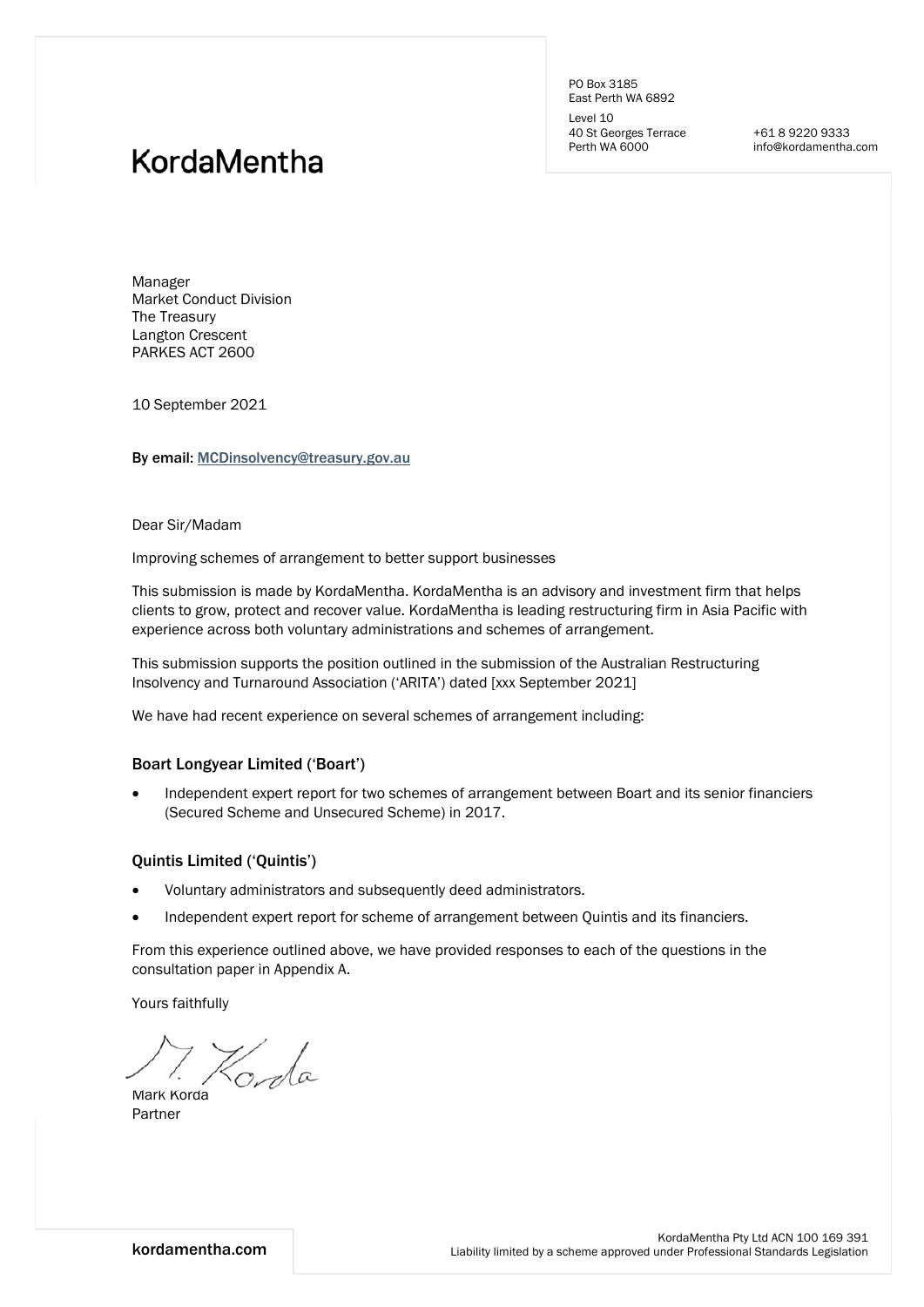### **KordaMentha**

### Appendix A

| Question from discussion paper                                                                                                                                                                                                                                                                                                                                          | KordaMentha comments                                                                                                                                                                                                                                                                                                                                                                                                                                                                                                                                                                                                     |
|-------------------------------------------------------------------------------------------------------------------------------------------------------------------------------------------------------------------------------------------------------------------------------------------------------------------------------------------------------------------------|--------------------------------------------------------------------------------------------------------------------------------------------------------------------------------------------------------------------------------------------------------------------------------------------------------------------------------------------------------------------------------------------------------------------------------------------------------------------------------------------------------------------------------------------------------------------------------------------------------------------------|
| <b>Question 1:</b> Should an automatic<br>moratorium apply from the time that a<br>Company proposes a scheme of<br>arrangement? Should the automatic<br>moratorium apply to debt incurred by<br>the Company in the automatic<br>moratorium period?                                                                                                                      | The majority of Schemes relate to the reorganization/compromise of the<br>debt capital structure.                                                                                                                                                                                                                                                                                                                                                                                                                                                                                                                        |
|                                                                                                                                                                                                                                                                                                                                                                         | It is not clear whether the proposed moratorium would apply to all debts<br>or just to the debts of scheme creditors. We suggest it be applied just to<br>scheme creditors (i.e. creditors who are going to be compromised by a<br>scheme). To apply this to all creditors may make the process unwieldly<br>and have negative reputational/trading consequences.                                                                                                                                                                                                                                                        |
|                                                                                                                                                                                                                                                                                                                                                                         | If the moratorium was to extend to all creditors, there needs to be clarity<br>around security of payment of debts incurred by the company during the<br>moratorium. These debts should be paid on a BAU basis and have some<br>priority if the scheme fails/company fails. Without an appointed<br>insolvency practitioner with personal liability, there is no guarantee of<br>payment in an insolvency, and it is unclear whether creditors would<br>continue to supply through a moratorium period. We think creditors<br>would put the company on COD basis which could further exacerbate<br>any liquidity issues. |
|                                                                                                                                                                                                                                                                                                                                                                         | For example, when we were Scheme Administrators on Boart Longyear,<br>the form 505 was lodged and this caused a number of operational<br>issues with creditors (who were not part of the scheme) becoming aware<br>of the scheme and becoming concerned about future supply.                                                                                                                                                                                                                                                                                                                                             |
| <b>Question 2: Would the moratorium</b><br>applied during voluntary administration<br>be a suitable model on which to base<br>an automatic moratorium applied<br>during a scheme of arrangement? Are<br>any adjustments to this regime required<br>to account for the scheme context?<br>Should the Court be granted the power<br>to modify or vary the automatic stay? | See comments above.                                                                                                                                                                                                                                                                                                                                                                                                                                                                                                                                                                                                      |
|                                                                                                                                                                                                                                                                                                                                                                         | Court control over the continued operation of the moratorium should be<br>used so creditors are not unfairly treated.                                                                                                                                                                                                                                                                                                                                                                                                                                                                                                    |
| <b>Question 3: When should the automatic</b><br>moratorium commence and terminate?<br>Are complementary measures (for<br>example, further requirements to notify<br>creditors) necessary to support its<br>commencement?                                                                                                                                                | A moratorium could commence once court documents are lodged; prior<br>to this time may be pre-emptive as the public nature of the<br>'announcement' could frustrate the attempts to agree a scheme.<br>Further, if an earlier moratorium was to come into place, the process<br>could be subject to abuse by companies and frustration of creditor<br>rights.                                                                                                                                                                                                                                                            |
|                                                                                                                                                                                                                                                                                                                                                                         | Consideration could be given for a moratorium being given when there is<br>support for the process by 50% of creditors in value so as to avoid<br>abuse or frustration of creditors rights by a Company proposing a<br>Scheme that does not have the support of its stakeholders.<br>Any moratorium would need to be communicated to creditors.                                                                                                                                                                                                                                                                          |
|                                                                                                                                                                                                                                                                                                                                                                         |                                                                                                                                                                                                                                                                                                                                                                                                                                                                                                                                                                                                                          |
| <b>Question 4: How long should the</b><br>automatic moratorium last? Should its<br>continued application be reviewed by<br>the Court at each hearing?                                                                                                                                                                                                                   | The length of the moratorium should be dependent on the scheme<br>requirements. The Board should be required to form an opinion that the<br>Scheme is likely to be successful, and it remains a better outcome for<br>each class of creditors. Creditors should also be able to be heard as<br>part of the court process to object to the continuing moratorium, to<br>protect their rights.                                                                                                                                                                                                                             |
|                                                                                                                                                                                                                                                                                                                                                                         | At each court hearing, there should be consideration of whether the<br>moratorium should continue or cease.                                                                                                                                                                                                                                                                                                                                                                                                                                                                                                              |